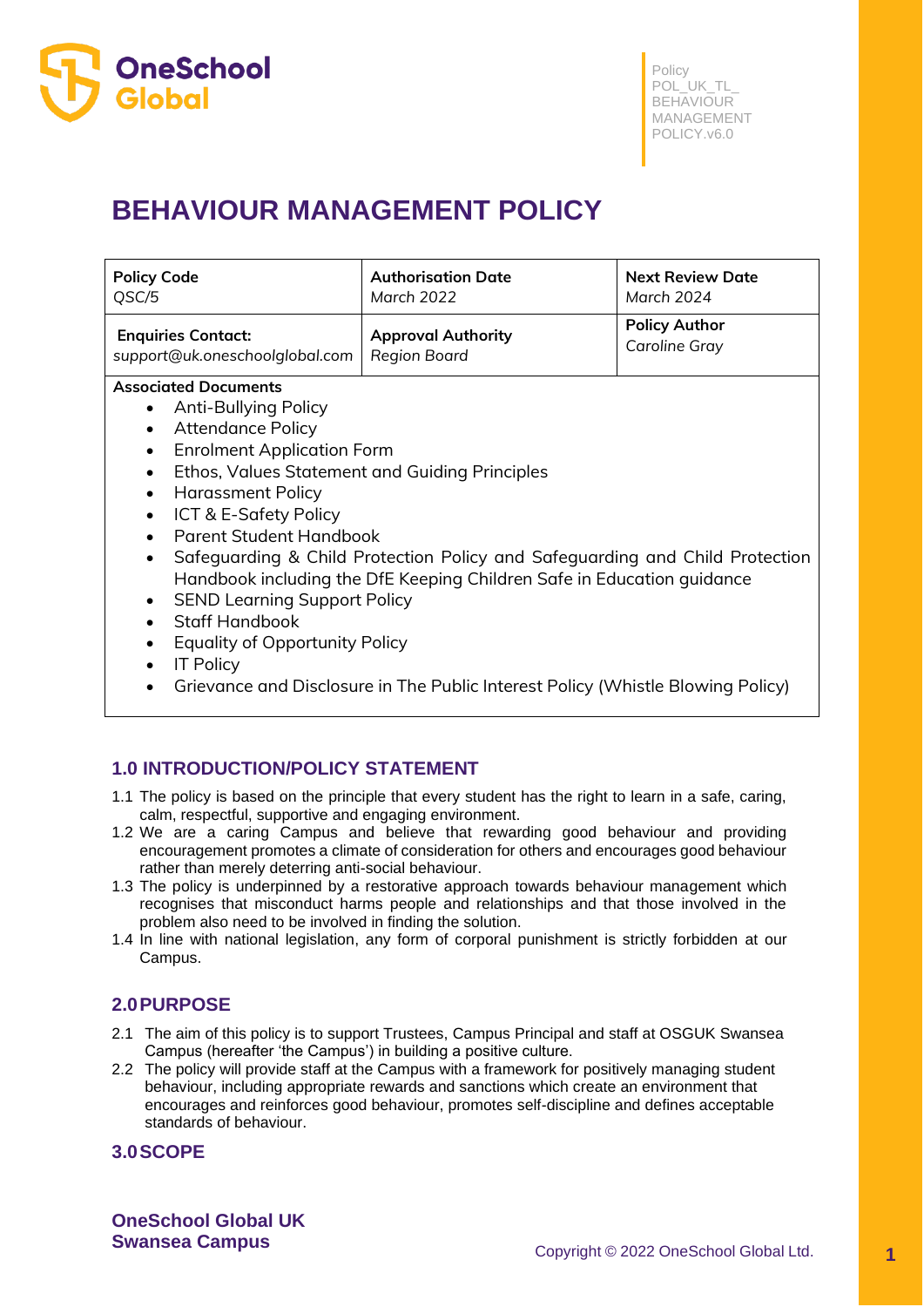

3.1 This policy applies to all staff members, Trustees, volunteers, current and prospective students, parents and carers. Behaviour management is the responsibility of all staff with the Campus Principal having prime responsibility for promoting good behaviour throughout the school as directed by the Trustees.

# **4.0 DEFINITIONS**

| Term           | <b>Definition</b>                                                        |
|----------------|--------------------------------------------------------------------------|
| Child/Children | For the purpose of this policy, this means all students at the<br>Campus |
| <b>SIMS</b>    | <b>School Information Management System</b>                              |

# **5.0POLICY STATEMENT**

### **5.1 INTRODUCTION**

- 5.1.1 The policy is based on the principle that every student has the right to learn in a safe, caring, calm, respectful, supportive and engaging environment.
- 5.1.2 We are a caring Campus and believe that rewarding good behaviour and providing encouragement promotes a climate of consideration for others and encourages good behaviour rather than merely deterring anti-social behaviour.
- 5.1.3 The policy is underpinned by a restorative approach towards behaviour management which recognises that misconduct harms people and relationships and that those involved in the problem also need to be involved in finding the solution.

## **5.2 POLICY AIMS**

- 5.2.1 The policy is based on the following underlying goals:
- 5.2.2 Positive Relationships We believe in the importance of developing relationships based on mutual respect, trust and integrity.
- 5.2.3 Positive Engagement We believe that engagement needs to be based on attentiveness, warmth, cooperation, and clear communication.
- 5.2.4 Positive Accomplishments We believe in helping students to learn and achieve in all areas of their lives.

#### **5.3 POLICY PRINCIPLES**

- 5.3.1 The management of behaviour at all OneSchool Global UK campuses is based on a philosophy of Positive culture. To support this positive culture, we believe:
	- Challenging behaviour has a message.
	- Behaviour that persists over time is working.
	- Working with students to change behaviour is vital.
	- Staff approach is the key to managing behaviour.
	- Teaching new behaviours is important.
	- A lack of social and communication skills contributes to negative behaviour.
	- A positive approach works best.
	- A non-confrontational focus is important.
	- We must use restorative principles and practices.
	- We must have considerations of individual differences.
	- Promoting and supporting positive behaviour is critical.
	- We must use the principle of least to most intrusive intervention
- 5.3.2 To support this culture, we actively promote a student Code of Conduct which enables clarity of expectation around student behaviour alongside a culture of care for children and young people. Our code of conduct underpins all student behaviour and is designed to maintain a positive and safe learning environment for all.

#### **5.4 Student Code of Conduct**

**5.4.1** We expect students to: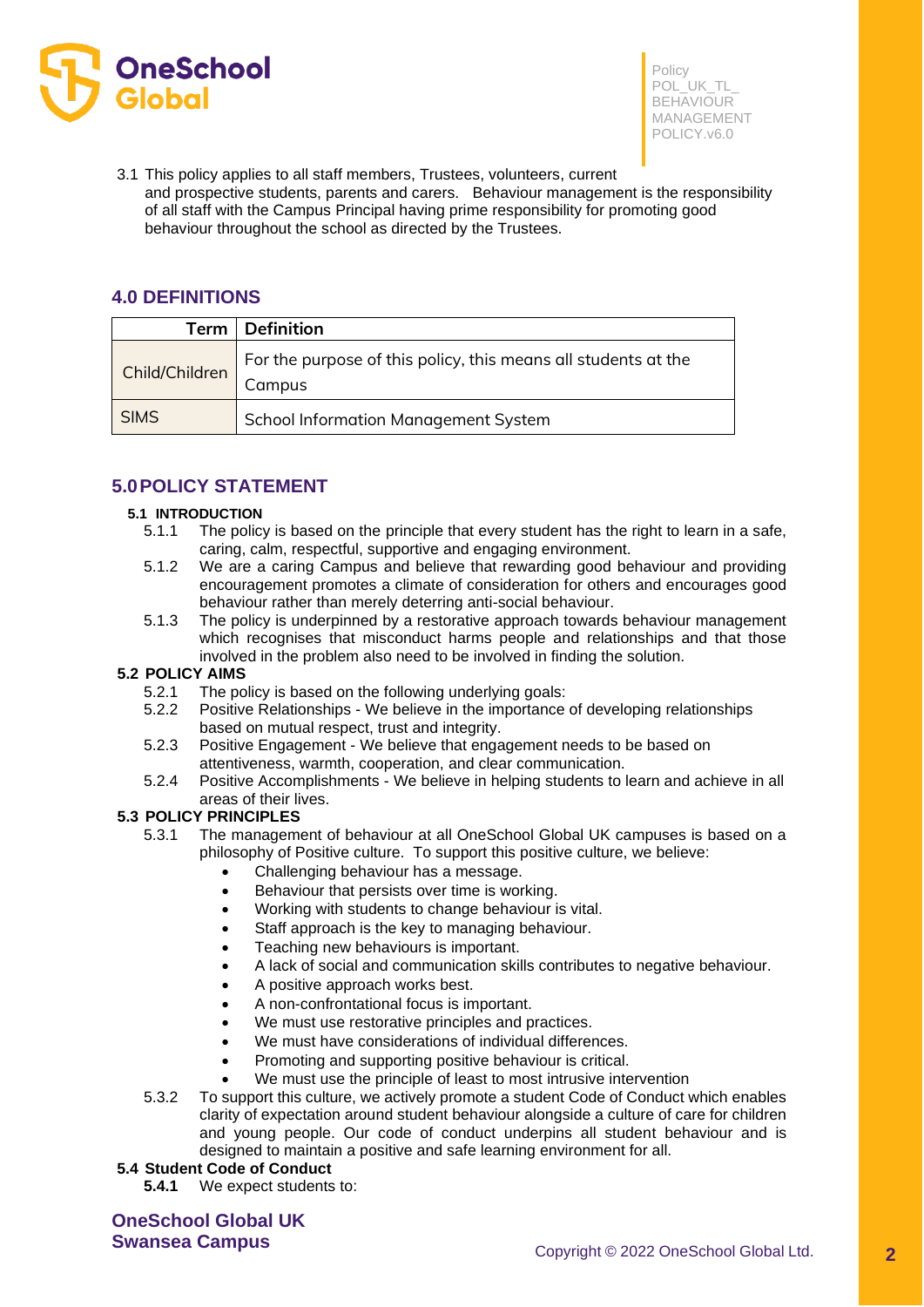

- Attend all lessons and study periods punctually
- Be loyal to the Campus community and always be honest
- Use appropriate language at all times
- Treat all members of the Campus community and property with respect
- Participate positively and diligently in all learning activities
- Contribute towards a safe and well-ordered environment
- Wear the school uniform with decorum
- Remain on school grounds unless otherwise permitted.
- 5.4.2 Restorative Practice is about repairing harm and restoring relationships. It uses the stories of those involved in an incident and the people close to it (e.g. students, staff and families) to provide support to those who have been harmed, and others involved.
- 5.4.3 The Campus/Trust positively supports individuals with special educational needs and staff will work collaboratively with learning support colleagues to ensure that students have a positive and progressive educational experience. In terms of the Behaviour Management Policy, reasonable adjustments will be made to support students with SEND depending on the nature of a student's needs.

## **6.0PROCEDURES**

#### **6.1 APPLICATION OF REWARDS AND CONSEQUENCES**

- 6.1.1 Rewards and consequences are part of real life. They are both effective tools in managing student behaviour. In the application of rewards and consequences we need to ensure that we have a good balance between rewarding positive behaviours and applying consequences for negative behaviours.
- 6.1.2 Our positive culture should be rich with praise. For praise to sanction ratios to be healthy they should exceed 5:1. Praise takes numerous effective forms which include:
	- Verbal praise
	- Positive comments in books, notes home to parents in the school diary/planner or 'praise' postcards
	- Special mention in class or in assembly, sharing of achievements
	- Regular written and oral communication with parents where possible about positive behaviour and valuable contributions to the life of the school
	- Exhibiting good work in classrooms or corridors
	- Referral to the Campus Principal or Lead CA for commendation
	- Using stars/smiley faces on charts, books etc. (as age appropriate)
	- Use of citations
	- Allocation of positions/roles of responsibility.
- 6.1.3 Our 'OneSchool Awards' are a very effective and consistent way of rewarding positive behaviour. These awards are achieved through the award of CITATIONS.
- 6.1.4 OneSchool Awards motivate students to achieve across the range of personal and academic qualities throughout their school years. The OneSchool Skills develop the following key skill areas
	- Involvement in School Activities Inclusiveness, Team Spirit, Encouragement, Enthusiasm, Adaptability
	- Leadership Loyalty, Acceptance, Consistency, Respect, Responsibility, Role Model
	- Academic Achievement Self Direction, Versatility, Accomplishments, Perseverance, Assessment Results
	- Fulfilling Potential Learning Focus, Maturity, Resilience, Understanding, Persistence
	- Management Skills Communication, Reflection, Cooperation, SDL, Organisation, Initiative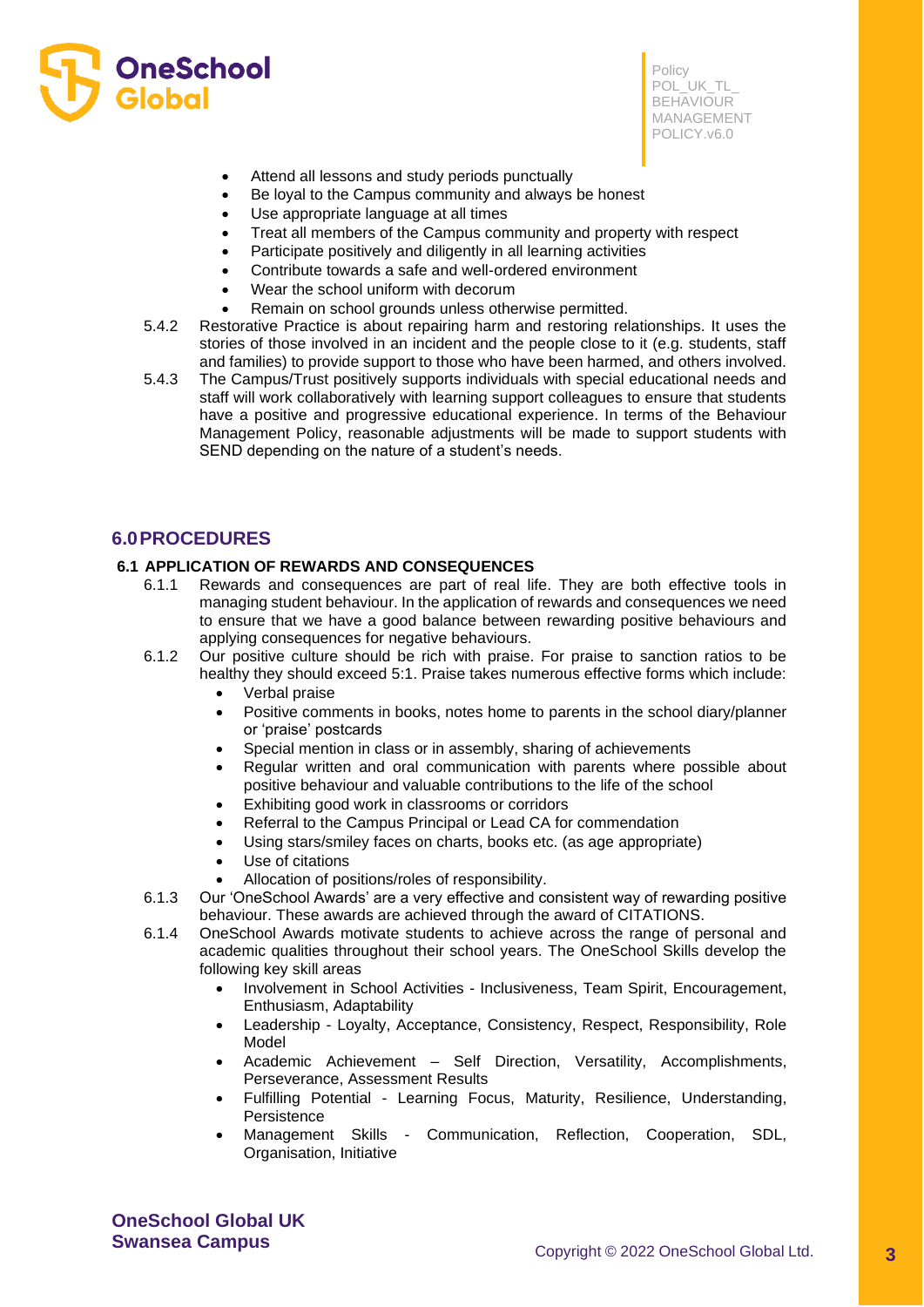

- 6.1.5 Citations are used to reward the development of OneSchool
- Skills. The use of citations is an essential element in providing positive reward for appropriate behaviours. Citations are the key rewards within OneSchool and contribute to the achievement of bronze, silver and gold awards at campus level. They also result in the Top Dux awards and contribute to the Global House Competition.
- 6.1.6 Citations must be recorded on SIMS in the Behaviour Management tool, by the teacher issuing the citation. Staff will always write the specific reason for the citation so that students and their parents can receive high quality feedback. The citation is communicated to parents immediately through SIMS Parent App.
- 6.1.7 Our application of consequences needs to be consistent. It is important that where unacceptable behaviour occurs we know what is not tolerable and what steps we will take. Consequences must not be over punitive and must pass the following test:
	- Is it reasonable, fair and logical?
	- Is the consequence related to the behaviour?
	- Does it keep dignity and respect intact?
	- Does the student learn from the consequence?
- 6.1.8 All behaviour which causes concern and actions taken must also be recorded on SIMS in the Behaviour Management tool, by the teacher. Feedback on the behaviour and expected next steps should be specific, as it is shared with parents on the SIMS Parent App immediately.

## **6.2 TEACHER POWERS**

- 6.2.1 As detailed in DfE Guidance, teachers have the statutory authority to discipline students whose behaviour is unacceptable, who break the school rules or who fail to follow a reasonable instruction. It applies to all paid staff with responsibility for students including Teaching Assistants.
- 6.2.2 Teachers can discipline students at any time the student is in school or elsewhere under the charge of a teacher, including educational visits. This also applies in certain circumstances when a student's behaviour occurs outside of school. Teachers have the power to impose detention outside of school hours and to confiscate student property.
- 6.2.3 Teachers have the power to discipline students for misbehaving outside of the school premises in respect of non-criminal bad behaviour and bullying that is witnessed by staff or reported to the school in the areas of misbehaviour when:
	- Taking part in a school organised activity
	- Travelling to and from school
	- Wearing of uniform
	- In some other way identifiable as a student of the Campus
	- There could be repercussions for the orderly running of the school
	- Poses a threat to another student or member of the public
	- Could adversely affect the reputation of the school.

## **6.3 BEHAVIOUR STEPS**

- 6.3.1 Teachers need a framework on which to base their approach to managing behaviour. A clear set of steps to follow is within this framework. A series of diagrams can be found at the end of this Policy that provide visual representation of the steps to follow and relate to the following areas:
	- Classroom Disruption, generally behaviour that disrupts the learning of themselves or others or the running of the classroom, rather than specific behaviour incidents.
	- Behaviour Incidents, where a student is involved in a single or on-going series of behaviours.
	- OneSchool Sequence of Restorative Justice
- 6.3.2 All sanctions will be recorded and monitored using the Behaviour Management Tool in SIMS.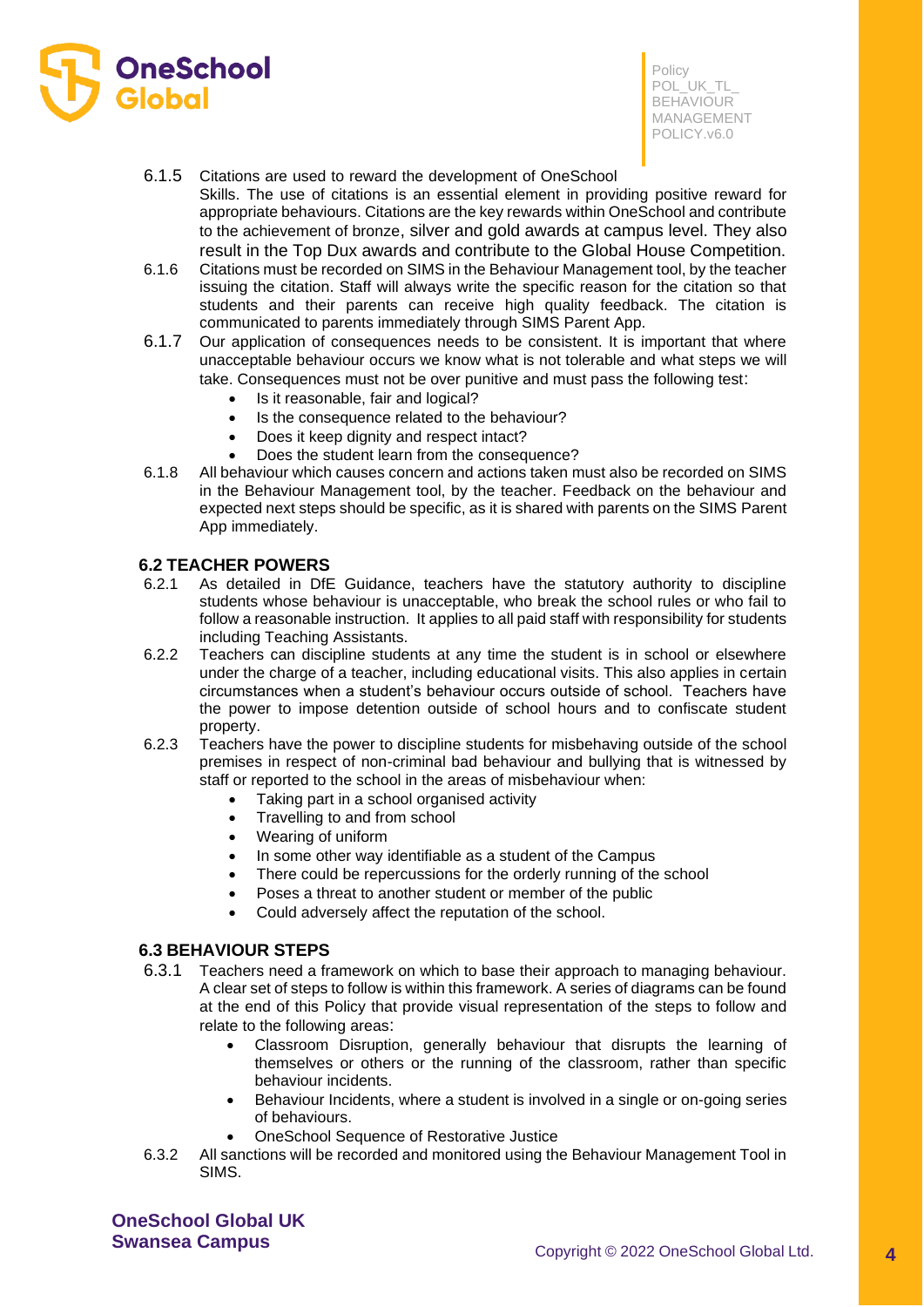

- 6.3.3 The Campus Principal will maintain a register of serious misbehavior sanctions for level 4 or 5 incidents (see appendix 6), even if it has no entries. A report will be run on a monthly basis with a nil return entered if there are no sanctions to record.
- 6.3.4 The Campus Principal will liaise regularly with the Lead CA with regard to behaviour management on school buses.
- 6.3.5 Sanctions for IT and device misuse are specified in the ICT & E-Safety Policy.
- 6.3.6 When serious misconduct occurs, or when all positive interventions have been unsuccessful, then major disciplinary sanctions may be used. For example, a Positive Behaviour Agreement and possible exclusion with input from the Regional Principal, Lead CA and Campus Principal. This is reserved for students who persist in disregarding the Campus rules and Code of Conduct and is only used for students whose behaviour is consistently unacceptable and who have failed, after previous restorative steps have been taken, to show any improvement.

#### **6.4 SAFEGUARDING**

6.4.1 Where behaviour gives cause to suspect that a child is suffering, or likely to suffer significant harm, the Safeguarding & Child Protection Policy, Keeping Children Safe in Education Guidance and/or 'Prevent' guidance will be followed.

### **6.5 POSITIVE BEHAVIOUR AGREEMENT (PASTORAL SUPPORT PLAN)**

6.5.1 If, after applying all previous steps, or after a meeting, there is no improvement in behaviour or attitude, the student will be supported by a Pastoral Support Plan and an IBP (Intensified Behaviour Plan) will be written. A daily incident report may be used as part of the Plan so that behaviour can be closely monitored and improvements recognised. Parents should be very involved at this stage. In consultation between the parents and the Learning Support Coordinator, the student may be placed on the appropriate register for a period of time when the behaviour difficulties persist.

#### **6.6 POWER TO USE REASONABLE FORCE**

- 6.6.1 The DfE guidance for schools dated January 2016 (Appendix 2) will be adhered to at the Campus [https://www.gov.uk/government/publications/use-of-reasonable-force-in](https://www.gov.uk/government/publications/use-of-reasonable-force-in-schools)[schools](https://www.gov.uk/government/publications/use-of-reasonable-force-in-schools)
- 6.6.2 Our approach to the use of force at the Campus is based on the principle that it is necessary to prevent harm to students and is fully in accordance with DfE guidance.
- 6.6.3 We acknowledge that we have a legal duty to ensure reasonable adjustments for the use of reasonable force for disabled and Special Educational needs students are appropriately managed. The Campus Principal should consider if any additional training may be required to enable staff to carry out their responsibilities taking into consideration the needs of the students.
- 6.6.4 If reasonable force is used to control or restrain students an Incident Record (Appendix 5) will be kept and retained by the Campus Principal and a review and monitoring of the approach to the incident will be reviewed with appropriate actions / quality assurance being in place.

#### **6.7 SEARCHING, SCREENING AND CONFISCATION**

- 6.7.1 The DfE guidance for schools dated January 2016 (Appendix 2) will be adhered to at the Campus. [https://www.gov.uk/government/publications/searching-screening-and](https://www.gov.uk/government/publications/searching-screening-and-confiscation)[confiscation](https://www.gov.uk/government/publications/searching-screening-and-confiscation) in addition to the Student Search Policy.
- 6.7.2 DfE Guidance explains schools' powers of screening and searching students so that school staff have the confidence to use them. It covers:
	- Powers to search with consent
	- Power to search without consent
	- Powers schools have to seize and then confiscate items found during a search
	- Statutory guidance which schools must have regard to.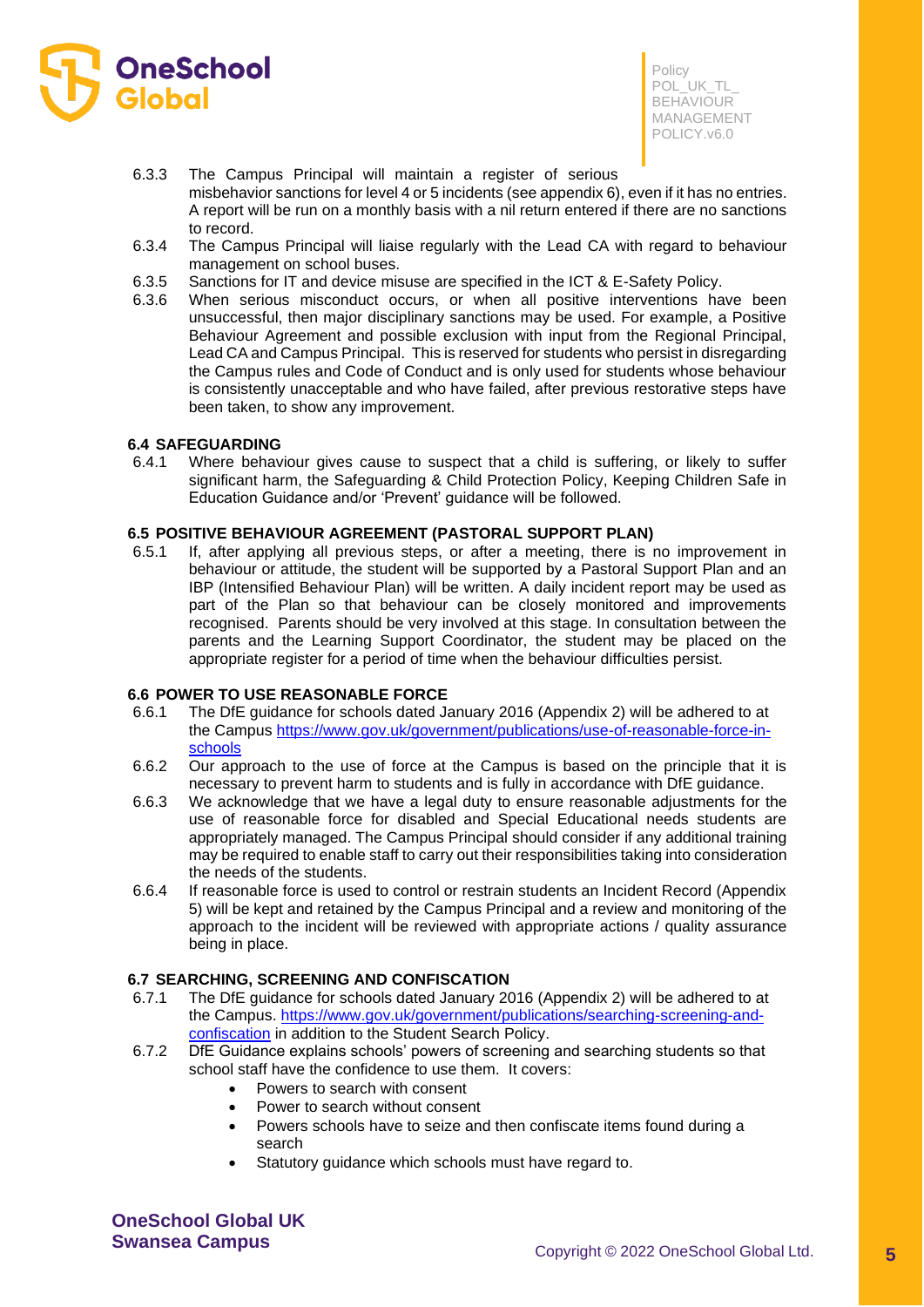

#### 6.7.3 Prohibited items as specified in the Parent Student Handbook

that are likely to cause harm or disruption, Health and Safety Policy and under Section 550 2A (3) of the Education Act 1996 and Regulation 3 of the Schools (Specification and Disposal of articles) Regulations 2012 includes:

- Knives, weapons, alcohol, illegal drugs and stolen items. Tobacco and cigarette papers (including electronic cigarettes), fireworks and unsuitable magazines and literature including pornographic images. Substances, aerosol cans, imitation weapons, laser pointers, chewing gum and electronic devices including games and digital or any music devices.
- Any article that a member of staff reasonably suspects has been or is likely to be used to commit an offence or to cause personal injury to, or damage to the property of any person (including the pupil) and any item banned by the school rules.
- 6.7.4 Students must not have these items in their possession school premises or at any time when they are in lawful charge and control of the school (for example on an educational visit).

## **6.8 PARENT COMMUNICATION**

- 6.8.1 Parents have a vital role to play in their children's education. It is very important that they have the information needed to support their child's learning and co-operate with the school. At the Campus we are very conscious of the importance of having strong links with parents and good communication between home and school. Regular telephone calls or e-mails are extremely useful, and parents really appreciate being 'kept in the loop'.
- 6.8.2 The Campus will inform parents if there are any concerns about their child's welfare or behaviour. If parents have concerns, they must make these known to the Campus.
- 6.8.3 Parents should normally be informed of a detention, even if it takes place during the school day. If a student receives a second detention, parents may then be invited into school for a meeting with the Lead CA and Campus Principal to discuss the way forward.
- 6.8.4 The Campus will ensure that parents receive a copy of the Behaviour Management Policy on an annual basis. Parents will be informed of any modification to the policy due to changes in legislation or guidance outside of the review cycle. A copy of this Policy will be placed on the website.

# **7.0 LEGISLATION**

- Education Act 1996
- School Standards and Framework Act 1998
- Education Act 2002
- Education and Inspections Act 2006
- School Information (England) Regulations 2008
- Equality Act 2010
- The Education (Independent School Standards) (Amended) (England) Regulations 2014
- Education Act 2011
- Schools (Specification and Disposal of Articles) Regulations 2012
- The School Behaviour (Determination and Publicising of Measures in Academies) Regulations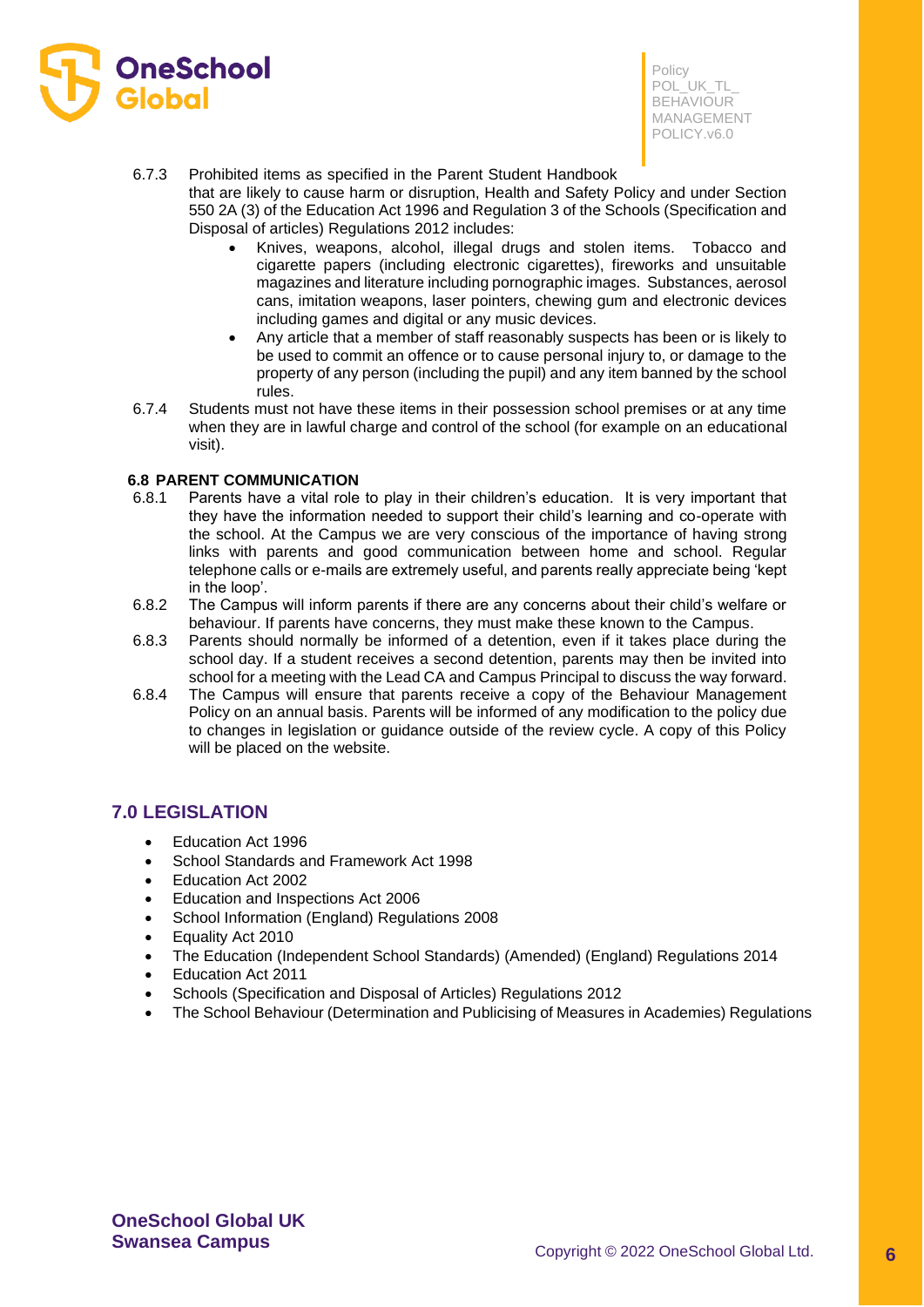

# ATTACHMENTS

- Appendix 1: Refers to detentions, confiscations, corporal punishment, power to restrain, power to search, student injury, teacher duty of care
- Appendix 2: DfE Guidance Behaviour & Discipline in Schools A guide for Head Teachers and School Staff January 2016

[https://assets.publishing.service.gov.uk/government/uploads/system/uploads/att](https://assets.publishing.service.gov.uk/government/uploads/system/uploads/attachment_data/file/488034/Behaviour_and_Discipline_in_Schools_-_A_guide_for_headteachers_and_School_Staff.pdf) [achment\\_data/file/488034/Behaviour\\_and\\_Discipline\\_in\\_Schools\\_-](https://assets.publishing.service.gov.uk/government/uploads/system/uploads/attachment_data/file/488034/Behaviour_and_Discipline_in_Schools_-_A_guide_for_headteachers_and_School_Staff.pdf) [\\_A\\_guide\\_for\\_Head Teachers\\_and\\_School\\_Staff.pdf](https://assets.publishing.service.gov.uk/government/uploads/system/uploads/attachment_data/file/488034/Behaviour_and_Discipline_in_Schools_-_A_guide_for_headteachers_and_School_Staff.pdf)

- Appendix 3: DfE Guidance Getting the simple things right checklist [https://assets.publishing.service.gov.uk/government/uploads/system/uploads/att](https://assets.publishing.service.gov.uk/government/uploads/system/uploads/attachment_data/file/571640/Getting_the_simple_things_right_Charlie_Taylor_s_behaviour_checklists.pdf) [achment\\_data/file/571640/Getting\\_the\\_simple\\_things\\_right\\_Charlie\\_Taylor\\_s\\_b](https://assets.publishing.service.gov.uk/government/uploads/system/uploads/attachment_data/file/571640/Getting_the_simple_things_right_Charlie_Taylor_s_behaviour_checklists.pdf) [ehaviour\\_checklists.pdf](https://assets.publishing.service.gov.uk/government/uploads/system/uploads/attachment_data/file/571640/Getting_the_simple_things_right_Charlie_Taylor_s_behaviour_checklists.pdf)
- Appendix 4: OneSchool Skills and Citations links <http://intranet.focus-school.com/oneschool-skills/>
- Appendix 5: Incident Form Use of Force
- Appendix 6: Serious Behaviour Sanctions Record
- Appendix 7: Pastoral Support Plan

## **Learning Centre/Classroom Disruption Model**

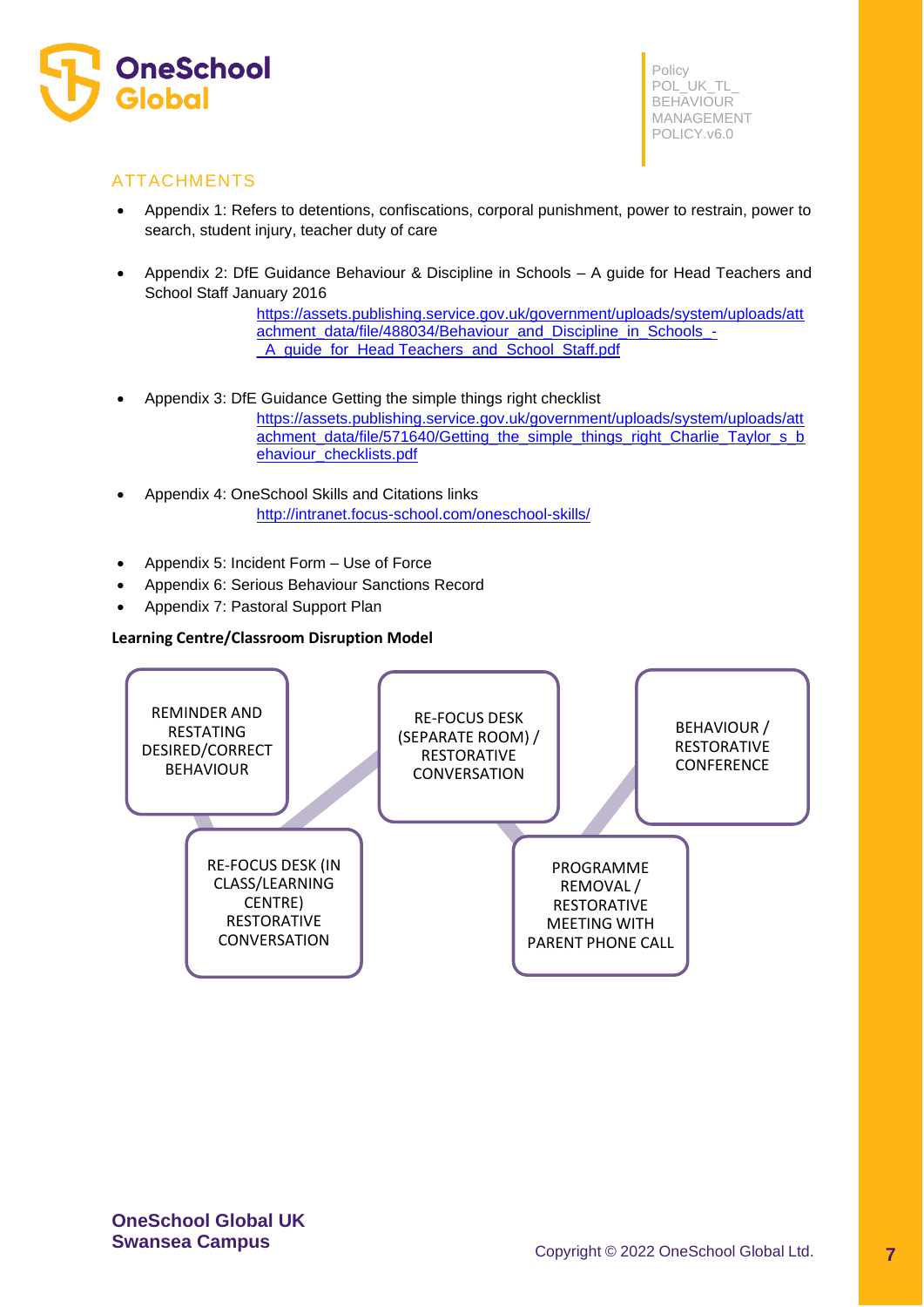

#### **LEARNING CENTRE/CLASSROOM DISRUPTION MODEL**



eg. Does not respond to reminder or warning Behaviours continue

eg. Escalating<br>behaviour or continued disruption despite previous<br>interventions. Does not respond to<br>re-focus.

eg. Escalating<br>behaviour or continued disruption despite previo<br>interventions. Does not respond to re-focus

eg. Continues to<br>be disruptive and<br>does not respond<br>to previous<br>interventions.

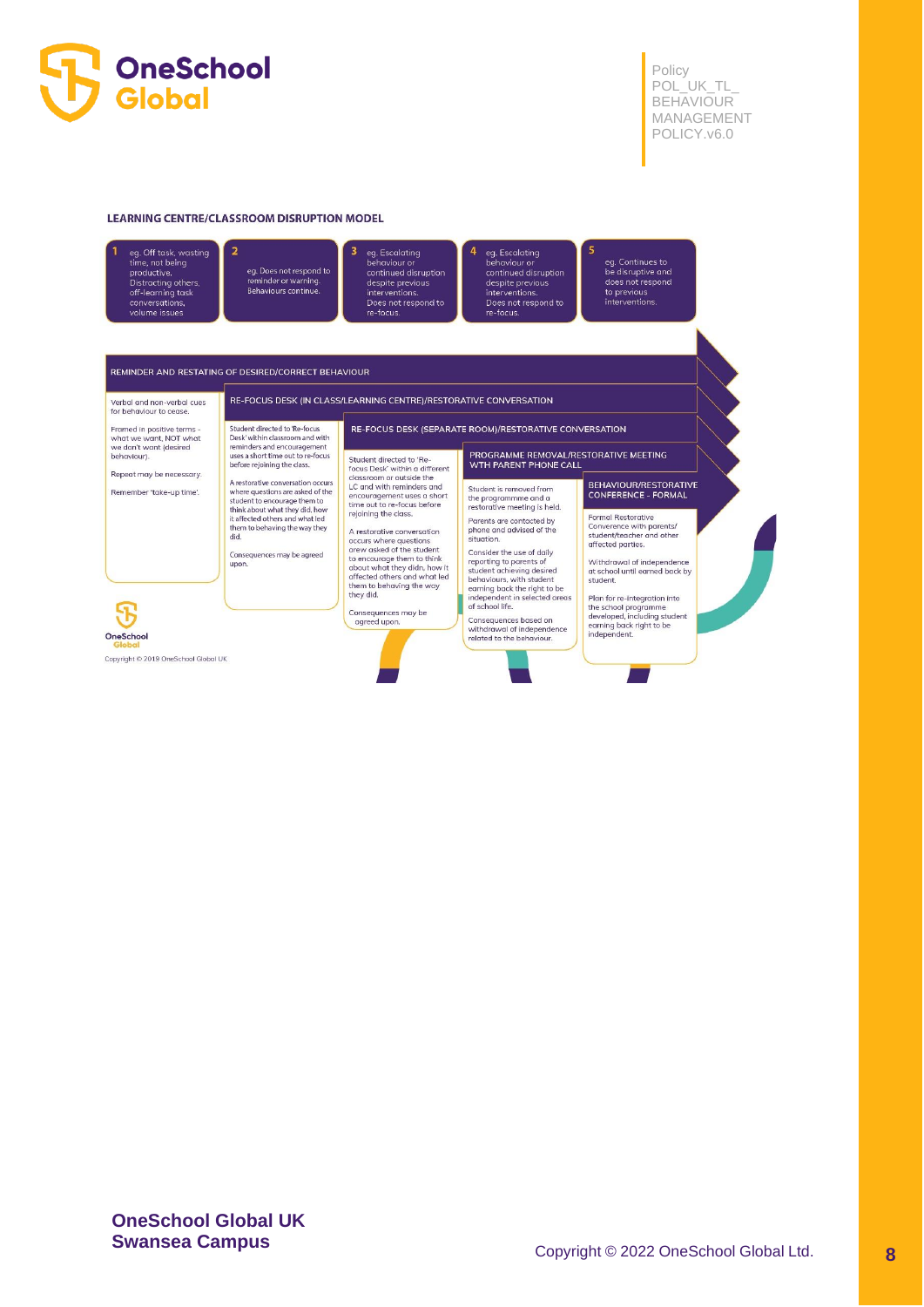